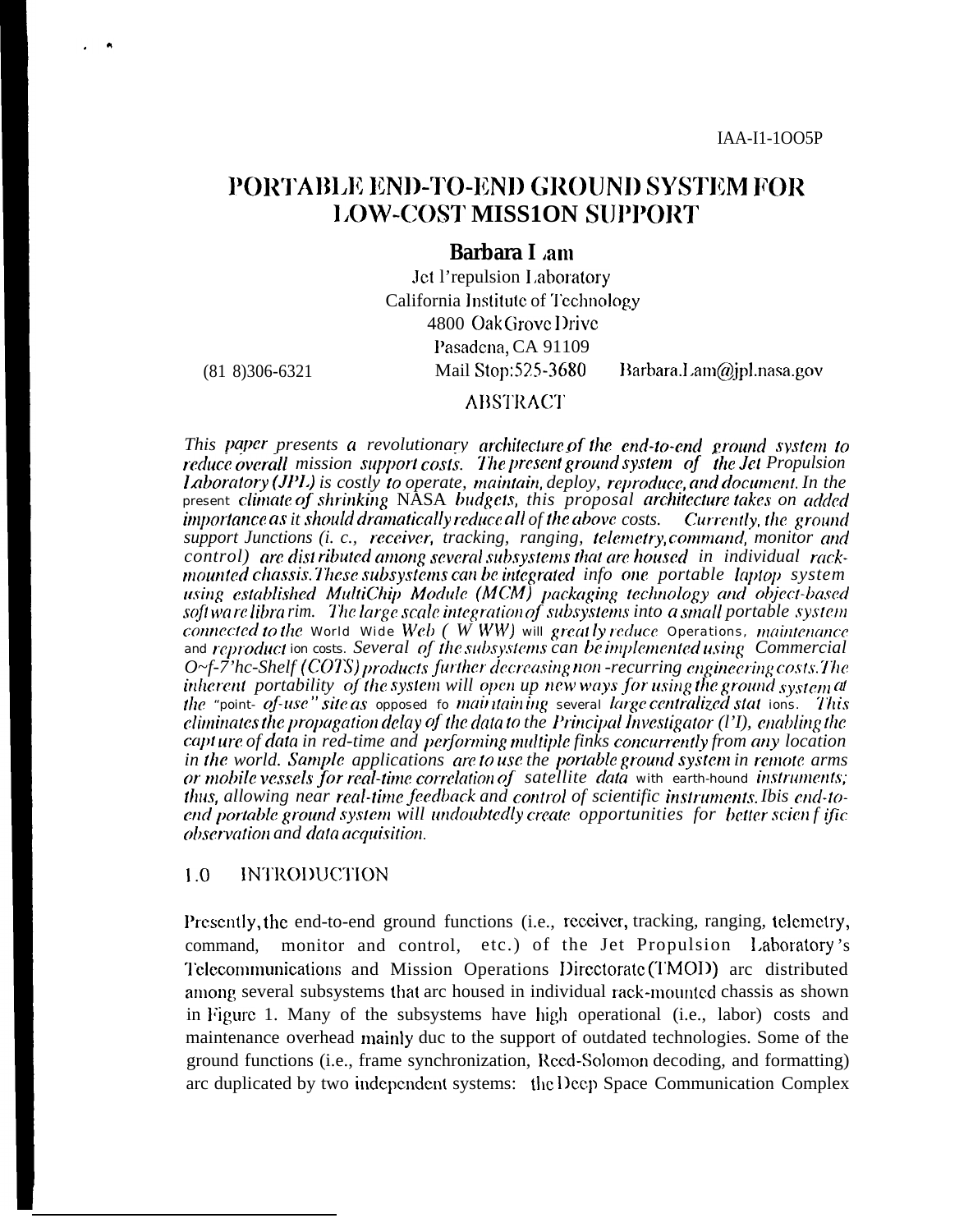(DSCC) [I] and the Advanced Multi-Mission operation System (A MMOS) [2]. This leads to unnecessary duplication and hence higher costs.

in one version of the AMMOS system, the telemetry processing, telemetry simulations, and external interfaces arc integrated into a laptop. However, all of these functions are implemented in software; and therefore, the maximum data rates are on the order of 300 K bits/see [2] which is not high enough to support most Earth orbiter AMMOS also lacks the other ground functions (e.g., tracking, ringing, missions. command, network operation control, project operation control, and central processing) to make it an end-to-end ground system. The present AMMOS system also does not have a Viterbi decoder. Due to the computational complexity of the Viterbi decoding algorithm, software cannot be used to implement such a function al the data rate requirements of many missions.



Figure 1 End-To-End TMOD Ground System of Today Uses Too Many People.

in order to reduce cost, JPL is presently automating the operation of the ground system using software to reduce the number of operators through a project known as 1 lowever, the maintenance costs of the the Network Control Project (NCP)[1]. outdated subsystems have not been emphasized. Also deployment, reproduction, and documentation costs have not been addressed and remain very high because the end-toend TMOD ground system of today retains most of the old proprietary subsystems at tile DSCC.

The AMMOS concept can be expanded to incorporate more of the ground functions into the laptop by taking advantage of current hardware and software technologies to increase the performance of the laptop. This architectural concept will be discussed in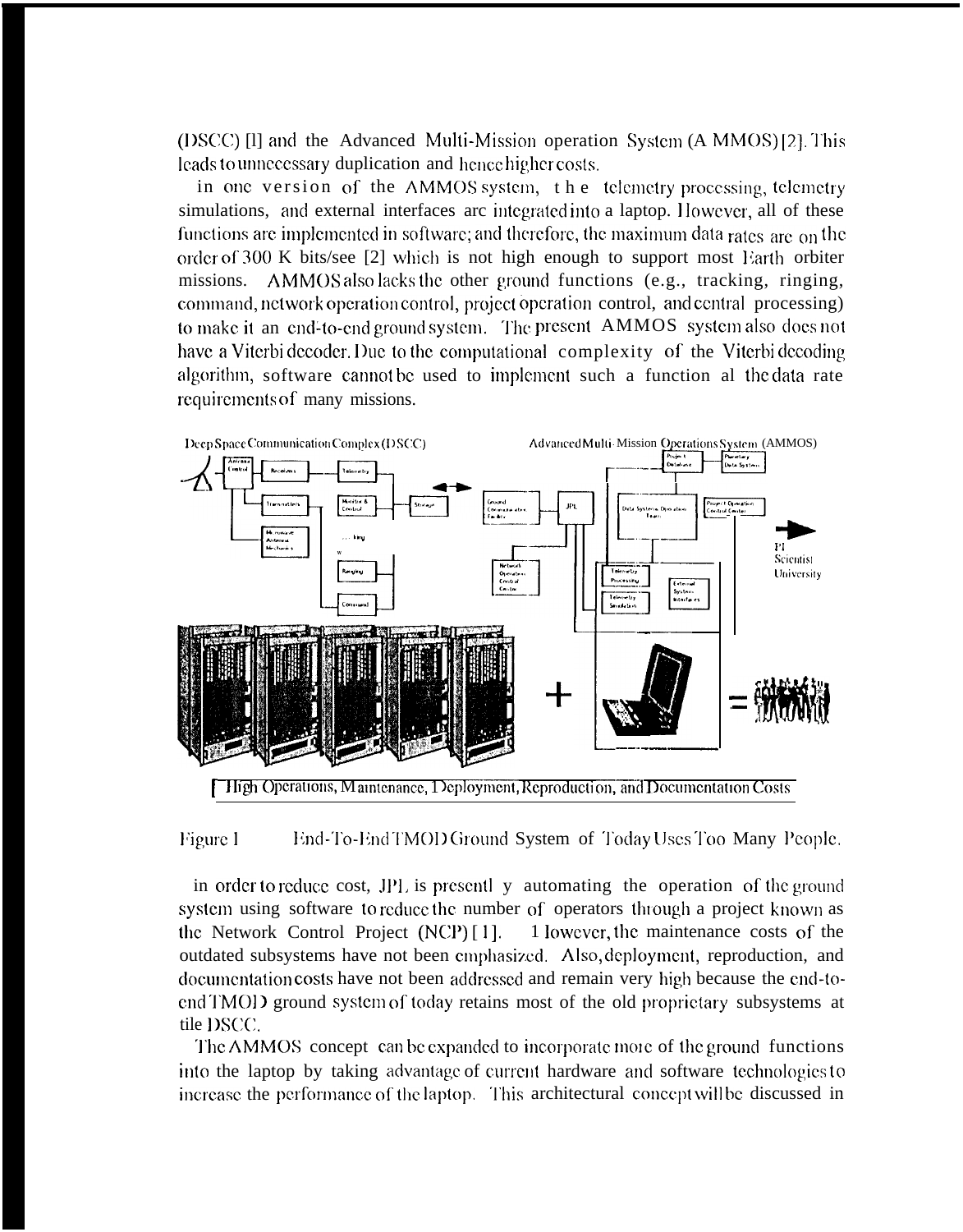the next section. After which the key enabling off-the-shelf technologies will be reviewed. Finally, conclusions and future work will be presented.

 $\ddot{\phantom{0}}$ 

 $\ddot{\phantom{0}}$ 

#### $2.0$ AI<C111'1'liC'l'(JRli OFTHEPROPOSEDEND-TO-ENDGROUNDSYSTEM

The proposed architecture of a portable ground system is described in this section. This concept extends the present AMMOS architecture, which performs telemetry simulation and processing. The plan is to integrate other functions of the end-to-end ground system that are presently not available in the AMMOS system into a portable laptop. Hence, the new system will have the following capabilities: tracking, ranging, command, monitor and control, central processing, network operation control, telemetry simulation and processing, and project operation control in one compact system as shown in Figure 2. '1'bus, the Ground Communication Facility (GCF) portion of the 1 OSCC as shown in the TMOD ground system of today (Figure 1) will no longer be necessary. Also, the duplication of the frame synchonization, Reed-Solomon decoding and formatting functions in the DSCC and AMMOS will be eliminated.

in order to achieve the required data rates for Earth Orbiter missions and provide better integrated support for 1 leep Space missions, the new system will be implemented in hardware. '1'0 promotemodularity, each of the subsystems' functions (i.e., telemetry, tracking, ranging, and command) will be implemented on separate cards by taking advantage of MultiChip Module (MCM) packaging technology to reduce the size of the integrated circuitry even further. The cards will use the Personal Computer Memory Card International Association (PCMCIA) standard to promote interoperability. The other ground functions will be implemented in object-basecl software libraries.

For Deep Space and 1 ligh Earth Orbiter mission support, the future plan of the proposed concept is to keep the antennas, antenna controllers, receivers, transmitters, microwave antenna mechanics, storage or buffers for the data at the 1 DSCC as shown in Figure 2. '1' bus, the DSCC will still be required for the support of Deep Space and 1 ligh Earth orbiter missions. This allows the DSCC to concentrate on the unique functions of Deep Space and 1 ligh Earth Orbiter missions. All of the other ground functions will be integrated into a portable laptop. Due to the portability of the new system, the proposed ground stations can be located anywhere in the world (i.e., DSCC, JPL, University, 1'1's office, remote site, or mobile vessel) as shown in Figure 3. The scheduling, predicts gene.rat ion, and critical command functions will probably belocated at the 1 NSCC though. New low-cost missions (e.g., Millennium and Discovery) can take the portable ground station and hire several graduate students to operate the portable system, thus, reducing cost even further,

For 1 .ow Farth Orbiter support, this portable ground system architecture can be further extended to include a built-in receiver with proper shielding to avoid interference between the analog and digital signals (Figure 3). Such a system can retrieve data from a small antenna (i.e., 11 m or less in size), '1'bus, the complete end-to-end ground system is highly portable. The need to have a permanent site for Low 1 larth Orbiter ground system support will not benecessary in the future. Nevertheless, data can still be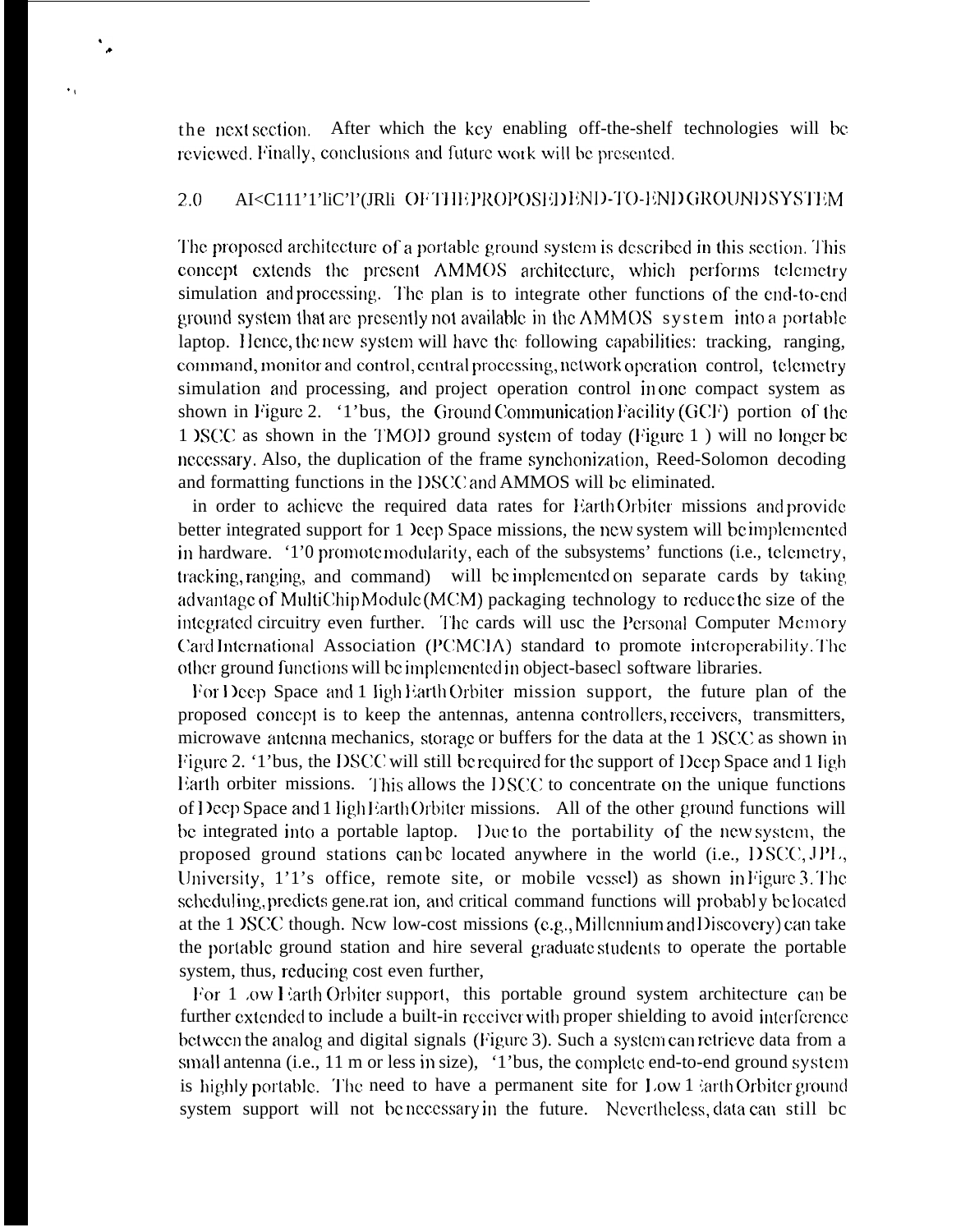rctricved using the large  $70 \text{ m}$  or  $34 \text{ m}$  antennas located at the station which can then be stored into a local database, and subsequently be accessed via wireless technology for any type of mission support (Figure 3).

. .\*

> '1 'here arc several advantages to the proposed architect urc over and above creating a unified ground system and reducing costs. These benefits include: multiple tasking, closed-lcmp control, and arraying.

> Such a system will allow the 1'1 or scientist to perform multiple tasks concurrently from any location in the world. For example, the  $1'1$  or scientist can be performing, a Seafloor Geodesy' experiment using the Global Positioning System (GPS) while tracking a spacecraft and processing telemetry data of a particular mission at the same time. '1'bus, cost is reduced even further since only one operator is necessary to perform multiple functions.

> Closed-loop control of the various ground functions has the advantage of enabling tbc 1'1 or scientist to process the tclcmctry data in real-time and corrclatc the data with earth-bound instruments such as GPS and allow near real-time feedback and control of scientific instruments on the spacecraft.

> Many small "umbrella-like" antennas can be arrayed together to achicvc the performance of a large antenna (e.g.,  $70 \text{ m}$  or  $34 \text{ m}$ ). For instance, Very 1 .ong Baseline



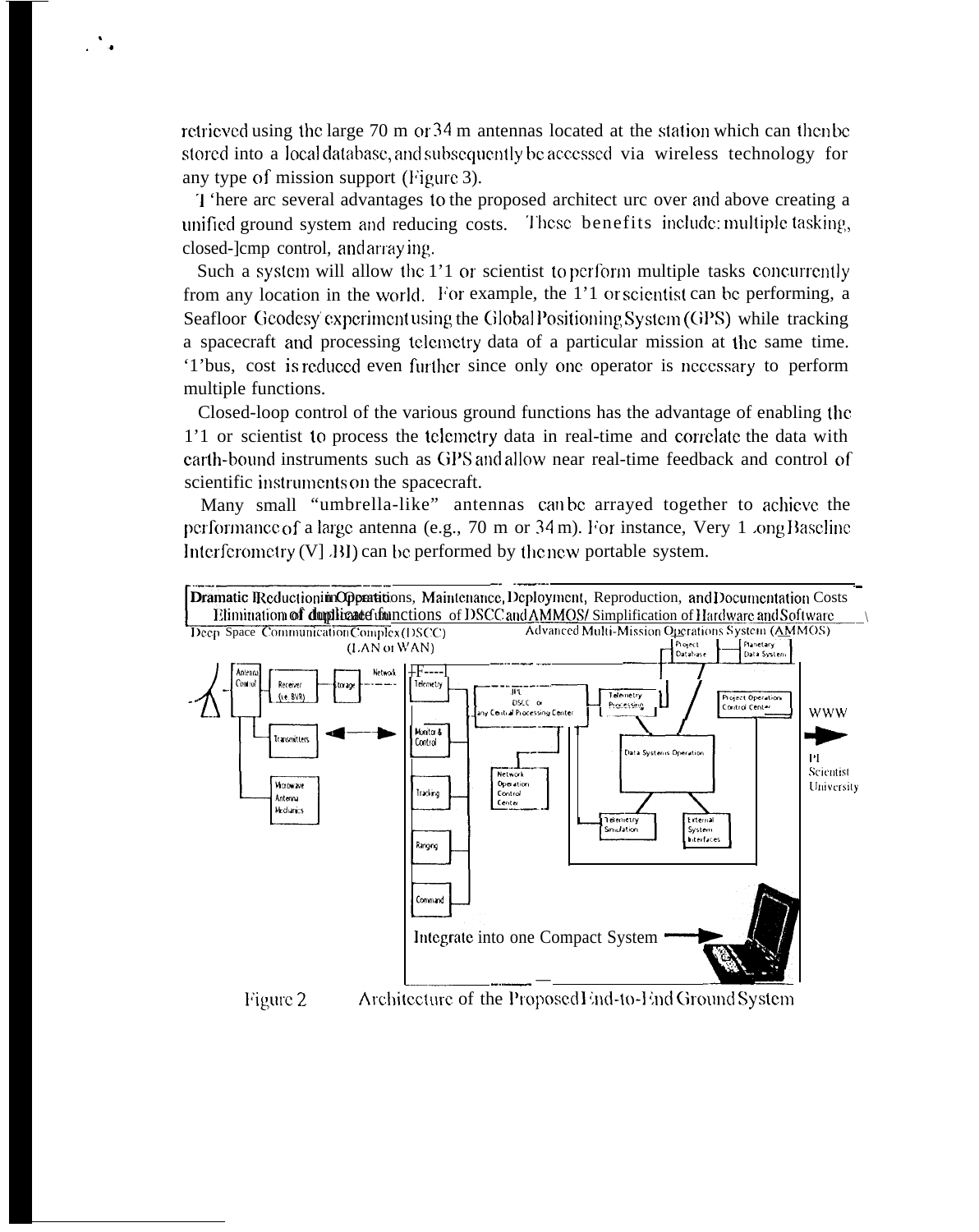

ania ani

Figure 3 Overall Configuration for the Proposed 1  $\text{ind}$ -to-End Ground Architecture for Deep Space, High 1  $\lambda$ arth Orbiter and Low Earth Orbiter Mission Support.

### $3.0$ KEY STATE-OF-THE-ART TECHNOLOGIES TO ENABLE THE VISION OF THIS LOW-COST M1SS1ON SUPPORT CONCEPT

With various established COTS The technology infrastructure is in place today. technologies, all of the above goals as discussed in the previous section are achievable today.

MCMs has the potential for increased chip density, leading to reduced size of electronic systems. Together with reduced size, M CMs offer a number of advantages. The speed performance is improved due to smaller chip spacings. Reliability is improved due to the reduction of the number of second level connections (i.e., the printed wiring board connections) as noted by Doane and Franzon [3].

MCM provides the structure of repackaging two or more Integrated Circuits (I Cs) together into one chip. For example, the integration of off-the-shelf ICs like Qualcomm's Viterbi decoder, Advanced 1 lardware Architecture's Reed-Solomon decoder, and several Field Programmable Gate Arrays (FPGA) to control the hardware into one MCM package enclosed in a single card can perform the telemetry processing functions [4].

Wireless technology enables the concept of a portable ground system to be located anywhere in the world (e.g., remote areas or mobile vessels). '1-he World Wide Web will simplify the GraphicalU scr Interface (GUI) of the system; and object-based software design will simplify the software design process. All of the above technologies described in this section will be infused into the design of the portable end-to-end ground system.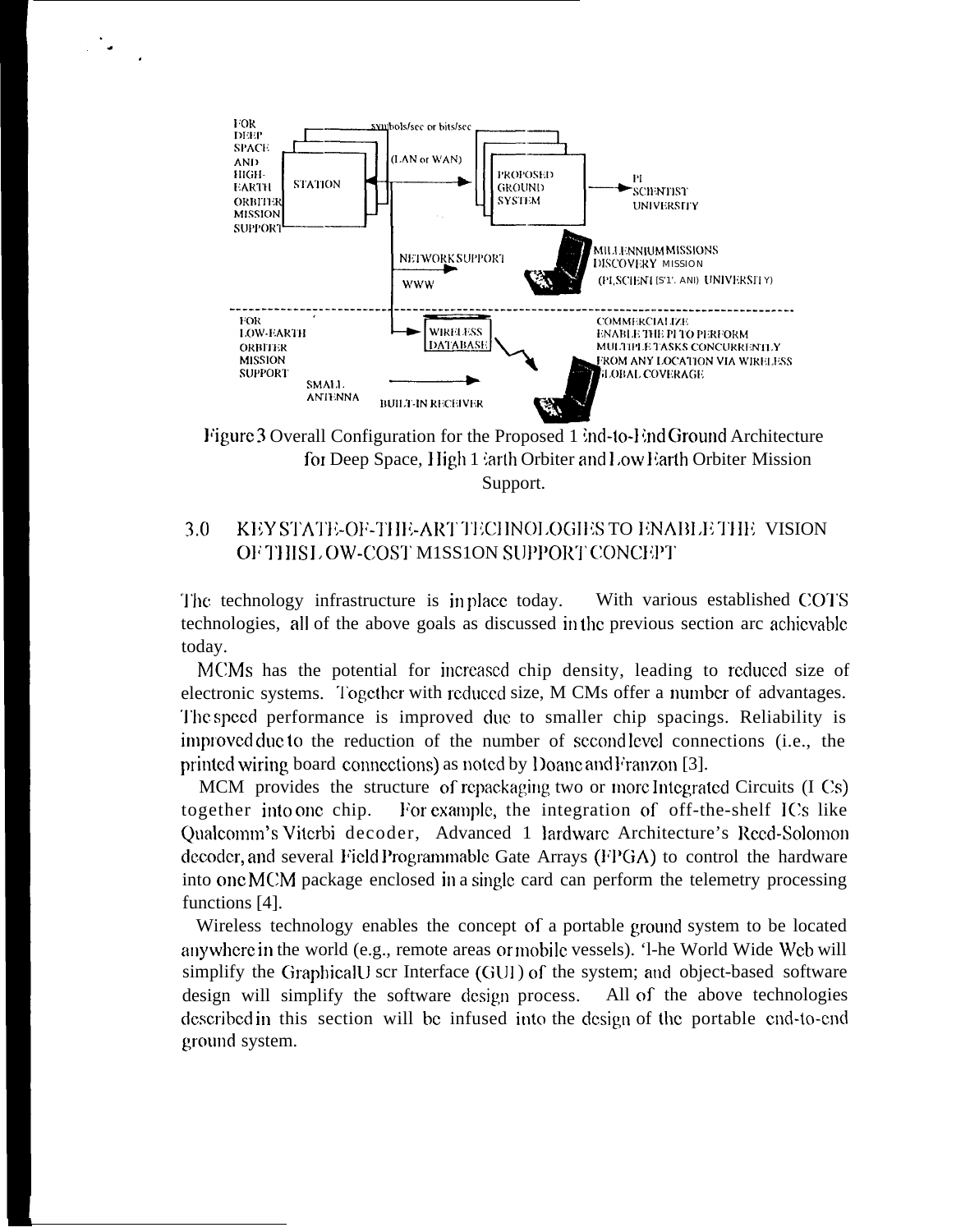## 4.0 CONCL1JS1ON AND FUTURE WORK

.

 $\mathcal{L}^{\text{max}}$ 

A new architecture for ground systems for space mission support is proposed. The proposal expands on the present AMMOS architecture by Inoving kcy functions into hardware. Industry standard interfaces will be used to promote interoperability using the PCMCIA bus. Various subsystems can be combined into a small form factor to promote portability and modularity by using  $MCM$  packaging. Aside from achieving the primary goal of creating a unified ground system to lower costs, the proposed architecture will open ncw vistas in the areas of multitasking, closed-loop command and control, and arraying various antennas together.

in the present climate of shrinking NASA budgets, this proposed architecture of integrating most of the ground functions into a portable laptop takes cm added importance as it will dramatically rcducc all of the above costs by satisfying the following objcctivcs:

- *1.* Rc-architect the present end-to-end ground system.
- 2. Combine some of the common ground functions to simplify the software and hardware.
- **. . 3** Take advantage of advanced state-of-the-art microelectronics packaging technology using COTSICs.
- 4. Integrate all the ground functions into one portable laptop system.
- $5.$ Replace the proprietary systems with an open system architecture.
- 6. Open new ways for using the ground system at the "point-of-use" site as opposed to maintaining several large centralized stations.
- 7. Eliminate the propagation delay of the data to the  $1'1$  or scientist.
- 8. Capture of data in real-time by the PI or scientist.
- 9. l'crform multip]c tasks concurrently from any location in the world via wireless technology.
- *10.* Create opportunities for better scientific observation anti data acquisition.

The present technology infrastructure will allow many 1'1s or scientists to work together analyzing their data and findings concurrently in near real-tiinc. Thus, the cxtractcd information from the different chamcls can bc correlated together and used more effectivel y than data from a single channel.

The inherent portability of the system will open up new ways for using the ground system at the "point-of-use" site as opposed to maintaining several large centralized stations. This eliminates the propagation delay of the data to the 1'1 or scientist, enabling the capture of data in real-time and performing multiple tasks concurrently from any location in the world. Sample applications arc to usc the portable ground system in remote areas or mobile vessels for real-time correlation of satellite data with earth-bound instruments; thus, allowing near real-time feedback and control of scientific